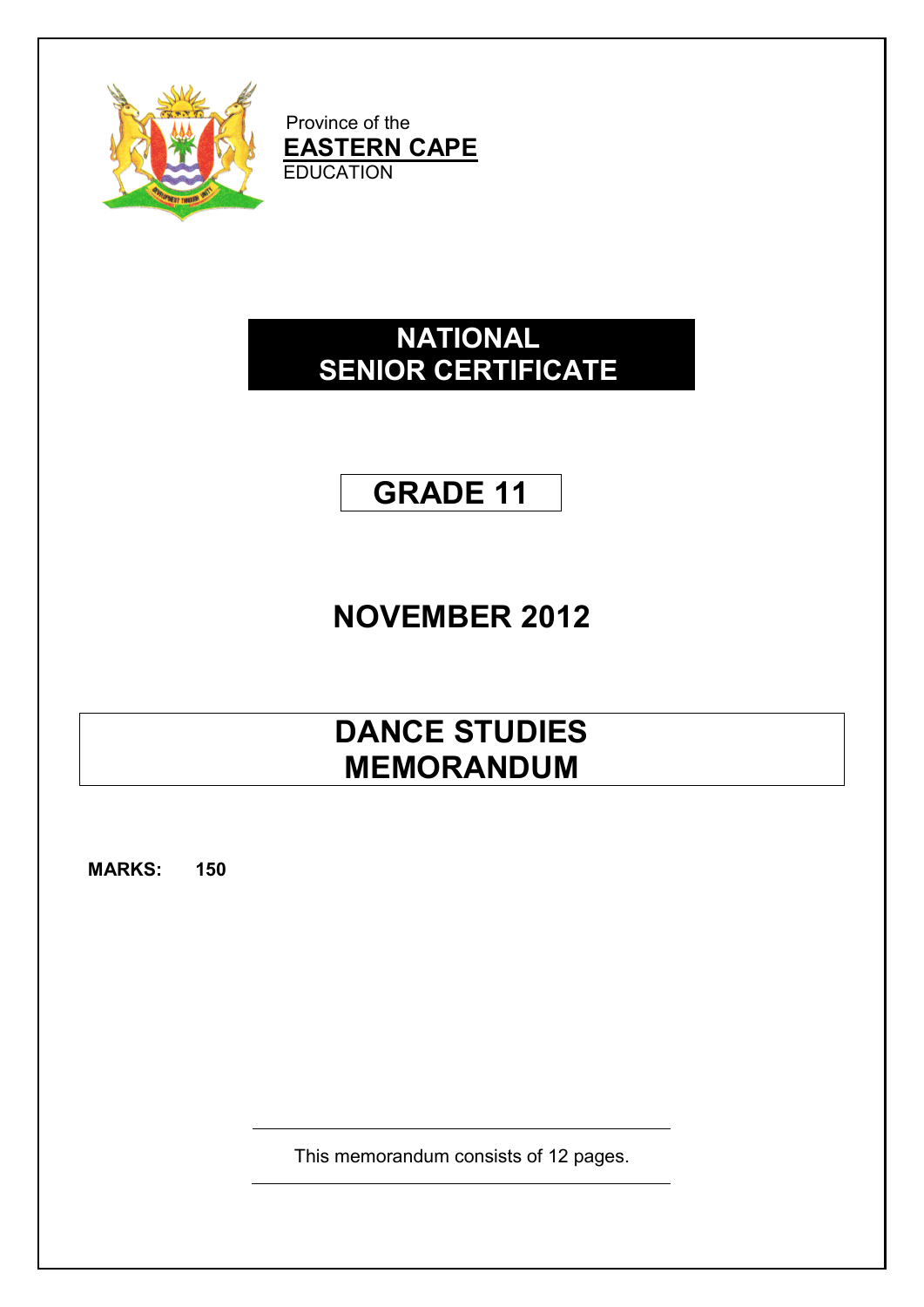**SECTION A: HISTORY**

#### **QUESTION 1 MEMO**

| Focus of question                    | Learning outcomes |  |  | <b>Ability levels</b>                                            |   |        |        |
|--------------------------------------|-------------------|--|--|------------------------------------------------------------------|---|--------|--------|
|                                      | LO <sub>1</sub>   |  |  | $\vert$ LO2 $\vert$ LO3 $\vert$ LO4 $\vert$ $\gtrless$ $\vert$ . |   | MEDIUM | 공<br>도 |
| Composition/production/Improvisation |                   |  |  |                                                                  |   |        |        |
| Knowledge $- 1.1, 1.5$               |                   |  |  |                                                                  | 6 |        |        |
| Application - 1.3, 1.4               |                   |  |  |                                                                  |   | 6      |        |
| Synthesis - 1.2                      |                   |  |  |                                                                  |   |        | 3      |

#### **EXAMPLES OF POSSIBLE ANSWERS:**

#### **Note: the learners will offer a wide variety of responses.**

- 1.1 Choreography is the art of being able to conceptualise an idea or intent and put it into meaningful movements that combine to make a whole dance. (1)
- 1.2 Learners could mention any of the following:
	- Decided on an idea/theme/intention for the duet.
	- Choose my dancers.
	- Decided on what music I needed.
	- Improvised with ideas around my theme/intent/idea.
	- Wrote up my ideas in my journal looked for images/poems etc. that would help inspire me.
	- Set up a rehearsal timetable, etc. (3)
- 1.3 Learners could mention any of the following:
	- Finding the right idea for my dance that I can put into meaningful movement
	- Choosing the right music to complement the dance
	- Making sure my dancers come to rehearsals
	- Being able to work with and teach other dancers
	- Finding a dance space to rehearse in
	- Not having enough money to buy the costumes I want, etc.
	- Inform the public about the upcoming event. (3)
- 1.4 It brings out my creativity.
	- It gives me ideas on how to do my own choreography.
	- It helps to build my movement vocabulary.
	- It teaches me the design elements of choreography.
	- It teaches me how to use props and anything else in my own work.  $(3)$

| 1.5  1.5.1  False |             | (1)  |
|-------------------|-------------|------|
|                   | 1.5.2 False | (1)  |
| 1.5.3 True        |             | (1)  |
| 1.5.4 True        |             | (1)  |
|                   | 1.5.5 False | (1)  |
|                   |             | [15] |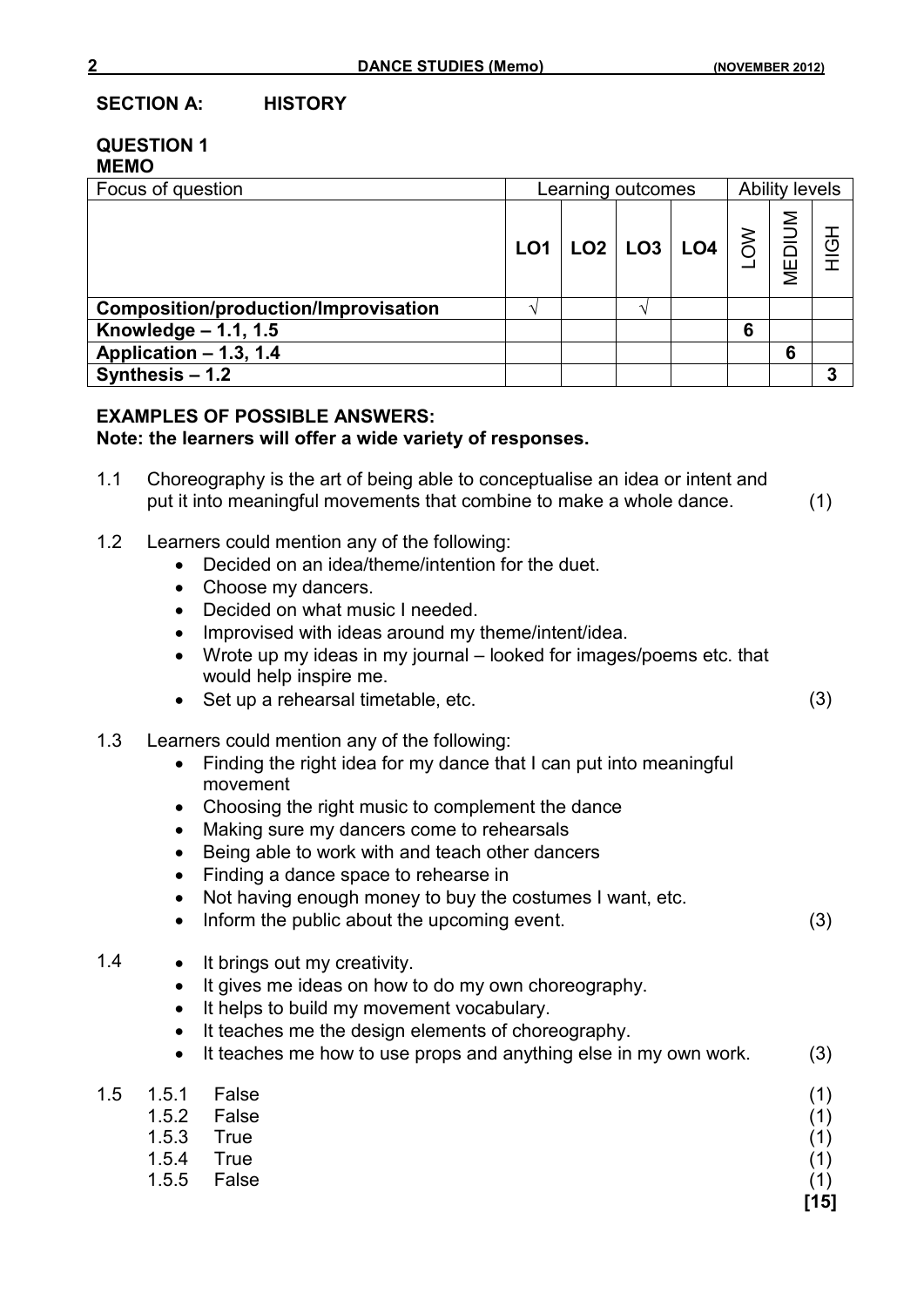#### **QUESTION 2**

### **BELOW ARE THE PRESCRIBED CHOREOGRAPHERS AND THEIR DANCE WORKS**

| SOUTH AFRICAN CHOREOGRAPHERS        | <b>DANCE WORKS</b>                |
|-------------------------------------|-----------------------------------|
| Veronica Paeper                     | <b>Orpheus in the Underworld</b>  |
| <b>Vincent Mantsoe</b>              | Gula Matari                       |
| <b>Alfred Hinkel</b>                | Last Dance (Bolero)               |
| <b>Sylvia Glasser</b>               | <b>Tranceformations</b>           |
| <b>Gary Gordon</b>                  | <b>Bessie's Head</b>              |
| <b>Mavis Becker</b>                 | Flamenco de Africa                |
| <b>Hazel Acosta</b>                 | <b>Blood Wedding</b>              |
| Carolyn Holden                      | Imagenes/Blood Wedding            |
| <b>INTERNATIONAL CHOREOGRAPHERS</b> | <b>DANCE WORKS</b>                |
| George Balanchine                   | Apollo or Agon                    |
| <b>Alvin Ailey</b>                  | <b>Revelations</b>                |
| Martha Graham                       | Appalachian Spring or Lamentation |
| <b>Christopher Bruce</b>            | <b>Ghost Dancers or Rooster</b>   |
| Marius Petipa and Lev Ivanov        | Swan Lake                         |
| Vaslav Nijinsky                     | Le Sacre du Printemps             |
| Paul Taylor                         | Esplanade                         |

#### **MEMO**

| <b>Focus of Question</b><br>Learning outcomes |                 |  |  | <b>Ability levels</b>       |              |        |                |
|-----------------------------------------------|-----------------|--|--|-----------------------------|--------------|--------|----------------|
|                                               | LO <sub>1</sub> |  |  | $ $ LO2 $ $ LO3 $ $ LO4 $ $ | $rac{8}{10}$ | MEDIUM | $\overline{5}$ |
| <b>Choreographer and dance work</b>           |                 |  |  |                             |              |        |                |
| Knowledge $-2.1$ , 2.4                        |                 |  |  |                             | 6            |        |                |
| Application $-2$ . 2, 2.3                     |                 |  |  |                             |              | 6      |                |
| Analysis - 2. 5, 2.6, 2.7                     |                 |  |  |                             |              |        | 8              |

| <b>MARKING RUBRIC</b>                                                                                                                                                                                                                                                                               |                                                                                                                                                                                                                                                                                                     |                                                                                                                                                                                                                                                                                                     |                                                                                                                                                                                                                                                                                                   |
|-----------------------------------------------------------------------------------------------------------------------------------------------------------------------------------------------------------------------------------------------------------------------------------------------------|-----------------------------------------------------------------------------------------------------------------------------------------------------------------------------------------------------------------------------------------------------------------------------------------------------|-----------------------------------------------------------------------------------------------------------------------------------------------------------------------------------------------------------------------------------------------------------------------------------------------------|---------------------------------------------------------------------------------------------------------------------------------------------------------------------------------------------------------------------------------------------------------------------------------------------------|
| $0 - 5$ MARKS                                                                                                                                                                                                                                                                                       | $6 - 10$ MARKS                                                                                                                                                                                                                                                                                      | $11 - 15$ MARKS                                                                                                                                                                                                                                                                                     | $16 - 20$ MARKS                                                                                                                                                                                                                                                                                   |
| <b>WEAK</b>                                                                                                                                                                                                                                                                                         | <b>FAIR</b>                                                                                                                                                                                                                                                                                         | <b>GOOD</b>                                                                                                                                                                                                                                                                                         | <b>EXCELLENT</b>                                                                                                                                                                                                                                                                                  |
| The answer is not<br>written as study<br>notes with no<br>knowledge of the<br>choreographer's<br>dance career and<br>training, works done,<br>synopsis of the<br>dance work, style<br>and inspiration for<br>the dance work. No<br>knowledge of the<br>choreographer's<br>contribution to<br>dance. | The answer is<br>written as study<br>notes with some<br>knowledge of the<br>choreographer's<br>dance career and<br>training, works done,<br>synopsis of the<br>dance work, style<br>and inspiration for<br>the dance work.<br>Some knowledge of<br>the choreographer's<br>contribution to<br>dance. | The answer is well<br>written as study<br>notes with<br>knowledge of the<br>choreographer's<br>dance career and<br>training, works done,<br>synopsis of the<br>dance work, style<br>and inspiration for<br>the dance work.<br>Good knowledge of<br>the choreographer's<br>contribution to<br>dance. | The answer is<br>excellently written as<br>study notes with<br>accurate knowledge<br>of the<br>choreographer's<br>dance career and<br>training, works done,<br>synopsis of the<br>dance work, style<br>and inspiration for<br>the dance work.<br>Excellent knowledge<br>of the<br>choreographer's |
|                                                                                                                                                                                                                                                                                                     |                                                                                                                                                                                                                                                                                                     |                                                                                                                                                                                                                                                                                                     | contribution to<br>dance.                                                                                                                                                                                                                                                                         |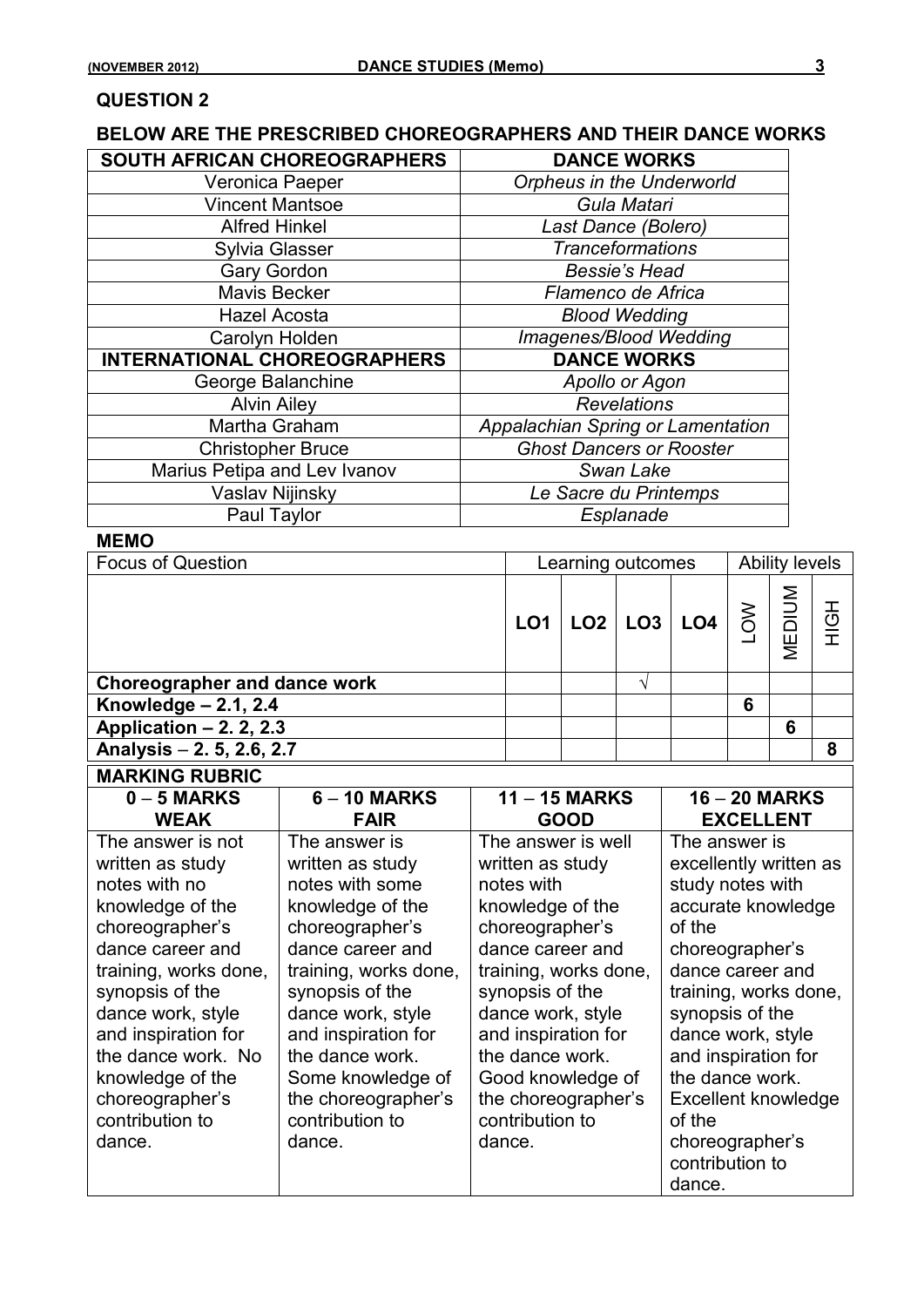#### ONE POSSIBLE ANSWER FOR A SOUTH AFRICAN CHOREOGRAPHER:

- 2.1 Veronica Paeper was born on 9 April 1944 in Port Shepstone, Kwazulu Natal. (1)
- 2.2 She was born with flat feet and was advised by the local doctor to start ballet in order to strengthen her arches. She became a professional dancer and choreographer. In 1987 she was appointed assistant-director of CAPAB. When David Poole retired Paeper became director of CAPAB on January 1, 1991. Although she has retired as director she is still actively involved in assisting not only the Cape Town City Ballet, but also the SABT Company in Tshwane (Pretoria), South Africa.

#### **Dance Career**

At the age of five, Paeper started learning ballet with Yvonne Adkins. In1960 she joined the University of Cape Town Ballet School and obtained a Ballet Teacher's Diploma with distinction. At UCT she received her training under the tutelage of Dulcie Howes, David Poole, Pamela Chrimes and Frank Staff, whom she married in 1966. During her performing career, she became a principal dancer with three South African companies: CAPAB, PACT and PACOFS. Although she danced many roles her highlights were the Blue Bird Pas de Deux from Sleeping Beauty and the Swan Queen in *Swan Lake* (In a personal interview she chuckled as she related how John Simons had dropped her in a performance of Swan Lake.)

#### **Career as a choreographer**

In 1972 Paeper created her first piece of choreography for a charity program called *TEACH*. *John the Baptist* was a dramatic one act ballet with music composed by Ernest Bloch. Scenery and costumes were designed by Peter Cazalet who remained Paeper's most frequent artistic collaborator through the years. This ballet is about the thoughts that might have passed through the mind of John the Baptist after his execution.

In 1973 Paeper was commissioned to choreograph a ballet to commemorate the centenary of the South African writer C.J. Langehoven. *"Herrie-Hulle"* was first performed in Langehoven's hometown, Oudtshoorn. She received favourable publicity for this work. She officially became the resident choreographer for CAPAB ballet in 1974. (3)

2.3 Notable amongst the over 40 ballets she added to the company's repertoire are *Fantastique* (1975) and *Concert for Charlie* (1979). Both were one act Ballets set to music of Dimitri Shostakovich: Ohm (1976), a *pas de deux* and the one act Drie Diere (1980) were both set to the music of South African Composer Peter Klatzow. Her first full length ballets for the company were *Romeo and Julie*t (1974), *Cinderella* (1975 ) and *Don Quixote* (1979) The 1980s were most productive for Paeper. Her most successful ballets were choreographed at this time: *The Return of the Soldier, Orpheus in the Underworld, A Christmas Tale* all in 1982, and in 1984 her award winning ballet *Spartacus*.

The Cape Town City Ballet was launched on 18 April 1997 with Paeper's three act work *The Story of Manon Lescaut* set to the music of Massenet and arranged by Michael Tuffin*.* 

Her choreography reflects diverse themes inspired by African folklore (*The Rain Queen*), antiquity (*Cleopatra*), the Bible (*John the Baptist*), literature (*Romeo And Juliet*), history (*Spartacus*), mythology (*Undine*), opera and operetta (*Carmen and Orpheus*) and the old classics (*Cinderella*). (3)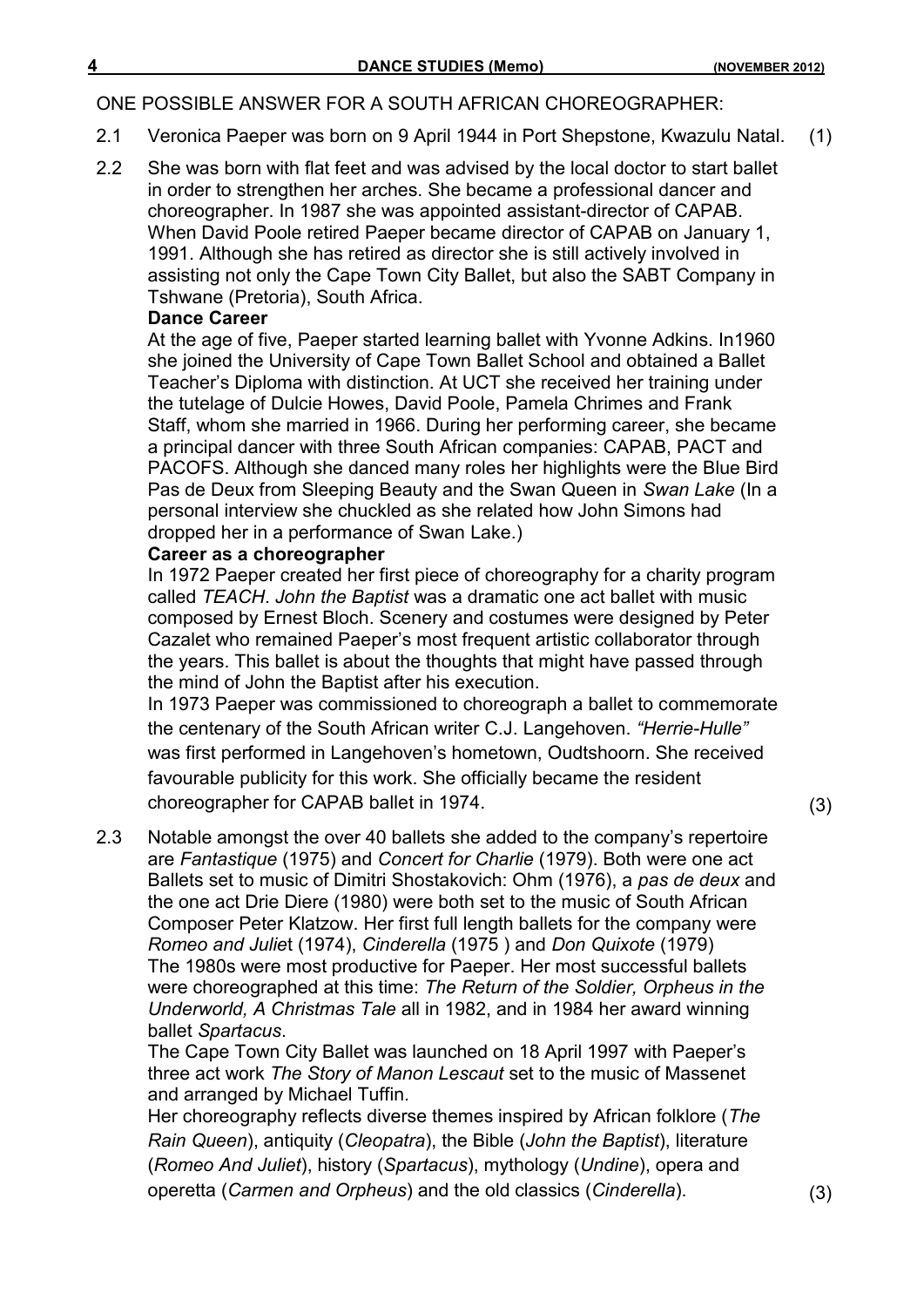- 2.4 *Orpheus in the Underworld* is a highly comical ballet based on the Greek legend of Pluto, god of the Underworld, who falls in love with Eurydice, wife of Orpheus, and lures her to his kingdom. Paeper's narrative work has abandoned the traditional story of Orpheus and based her ballet on Jacques Offenbach's operetta. The action is set in the late 1920s, early 1930s within a decided Franco-Italian background with Pluto as the head of a Mafia-type underworld, Calliope, Orpheus' somewhat neurotic and later inebriated mother and Offenbach himself keeping an eye on the proceedings. Act 1: Hotel le Grand Orpheus and Eurydice's marriage is not happy, so that when Pluto seduces and abducts Eurydice both she and Orpheus are delighted. However, when Calliope, Orpheus's mother, arrives and discovers what has happened, she is very shocked and demands, in the interest of mythology, that Orpheus goes to Olympus to seek assistance in claiming back Eurydice from the Underworld. Naturally, his mother insists on accompanying him. Act 2: Olympus On Olympus life is a little boring and when Pluto reveals his latest conquest, Eurydice, it offers a welcome, though somewhat unsettling diversion. Orpheus and Calliope arrive and Jupiter assents to her request for aid, whereupon all the gods and goddesses decide to accompany them to Hades, the Underworld. Act 3: Hades Eurydice is now the star of the Underworld's nightclub. Just when all are enjoying themselves, Calliope spoils their fun by reminding Jupiter of their purpose. He commands Orpheus to leave, followed by Eurydice. But Offenbach intervenes and everything is thrown into confusion (Offenbach is one of the characters in the ballet). (5) 2.5 The ballet has a classical tradition, but steps are combined with everyday movements. The style of the steps suits the era of the work. (2) 2.6 Paeper tended to use the personalities of her dancers as inspiration for her choreography: Phyllis Spira, Prima Ballerina for CAPAB, had a remarkable
	- sense of comedy and Paeper created comical roles for her. Paeper was always open to suggestions and to other people's movements. She would set the choreography with as much input from the dancers and would encourage them to use their own personal interpretation of the roles. Her works are mostly narrative and her objective is "never to bore an audience". (3)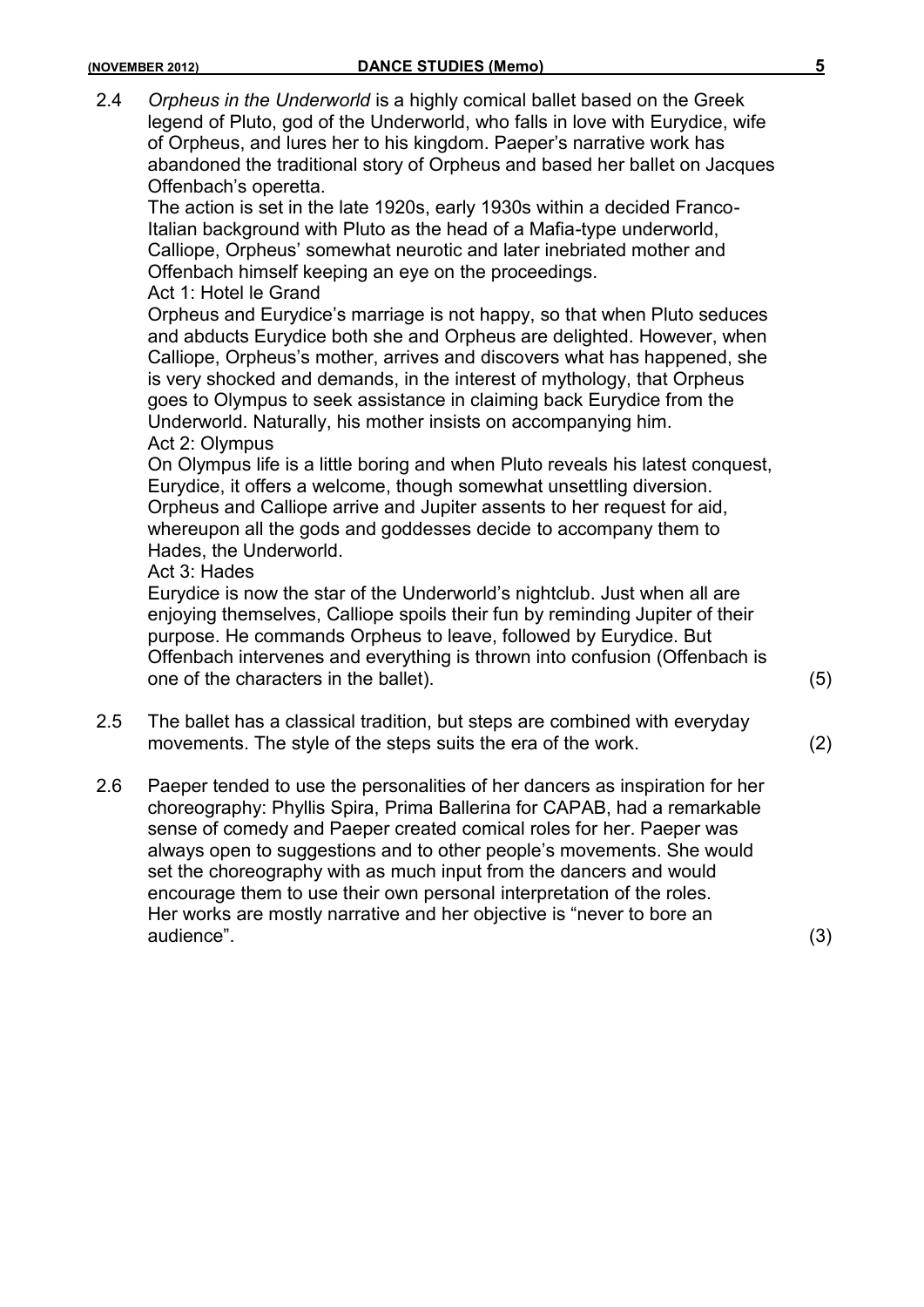2.7 Paeper has certainly contributed to the world of South African choreographers. She has developed a vast repertoire of works which companies are able to use today.

Paeper is considered one of the forerunners of Modern Classical Ballet in South Africa. Her ballet *Drie Diere* was considered totally unique in that there was a collaborative fusion of all the art forms - incorporating poetry, music and dance. She used a quartet of sonnets by N.P. van Wyk Louw which was written in 1942. In these sonnets he writes about the destructive qualities of man. Klatzow was deeply moved by this poem which led him to compose a score reflecting the theme of Destruction. From these sonnets, Paeper created a powerful Dance Drama, which to this day, is considered a milestone in South African Ballet. (3)

**[20]**

#### **QUESTION 3 MEMO**

| <u>IILIIV</u>                                   |                   |  |  |                                                                                                                     |    |   |     |
|-------------------------------------------------|-------------------|--|--|---------------------------------------------------------------------------------------------------------------------|----|---|-----|
| Focus of question                               | Learning outcomes |  |  | <b>Ability levels</b>                                                                                               |    |   |     |
|                                                 | LO1               |  |  | $\begin{array}{ c c c c c }\hline \text{LO2} & \text{LO3} & \text{LO4} & \text{S} & \text{S} \\ \hline \end{array}$ |    |   | HộH |
| <b>Cross-cultural/Indigenous Dance/Elements</b> |                   |  |  |                                                                                                                     |    |   |     |
| Knowledge $-3.1, 3.6$                           |                   |  |  |                                                                                                                     | 10 |   |     |
| Application - 3.2, 3.3, 3.4                     |                   |  |  |                                                                                                                     |    | 6 |     |
| Evaluation $-3.5$                               |                   |  |  |                                                                                                                     |    |   |     |

#### POSSIBLE ANSWERS:

| 3.1                                                                                                                                                                                                                                                                                                                                                                                                               | 3.1.1<br>3.1.2 | D                                                                                                                                                                                                                                                                                            | Provides light and is a focal point.<br>C Masks, feathers, grass, costumes, coloured stones and shells,       | (1) |  |  |  |  |  |
|-------------------------------------------------------------------------------------------------------------------------------------------------------------------------------------------------------------------------------------------------------------------------------------------------------------------------------------------------------------------------------------------------------------------|----------------|----------------------------------------------------------------------------------------------------------------------------------------------------------------------------------------------------------------------------------------------------------------------------------------------|---------------------------------------------------------------------------------------------------------------|-----|--|--|--|--|--|
|                                                                                                                                                                                                                                                                                                                                                                                                                   | 3.1.3          | E.                                                                                                                                                                                                                                                                                           | painted make-up for faces and bodies.<br>Creates a sense of community, everyone facing each other.            | (1) |  |  |  |  |  |
|                                                                                                                                                                                                                                                                                                                                                                                                                   |                |                                                                                                                                                                                                                                                                                              | Often turns around something – fire, pit, post or person.                                                     | (1) |  |  |  |  |  |
|                                                                                                                                                                                                                                                                                                                                                                                                                   | 3.1.4<br>3.1.5 | B<br>A.                                                                                                                                                                                                                                                                                      | Drumming, chanting, singing, clapping, stamping.<br>Movements are repeated rhythmically, which enhances their | (1) |  |  |  |  |  |
|                                                                                                                                                                                                                                                                                                                                                                                                                   |                |                                                                                                                                                                                                                                                                                              | power.                                                                                                        | (1) |  |  |  |  |  |
| 3.2<br>A symbol is something (often a picture or diagram) that represents<br>something else. Symbols are used to portray an idea, message, a law or<br>rule, or to identify certain objects, facilities or services without using<br>language. There are also symbolic gestures you use that are recognised by<br>other people such as a hand shake or nodding your head to indicate you<br>agree with something. |                |                                                                                                                                                                                                                                                                                              |                                                                                                               |     |  |  |  |  |  |
|                                                                                                                                                                                                                                                                                                                                                                                                                   |                | Example:<br>"A hard, bright spotlight from above illuminates a solitary dancer, making the<br>rest of the stage dark and black". This may symbolise aloneness, despair.<br>"Her outfit is torn and ragged." This may indicate poverty, maybe even<br>previous violence.<br>$\left( 2\right)$ |                                                                                                               |     |  |  |  |  |  |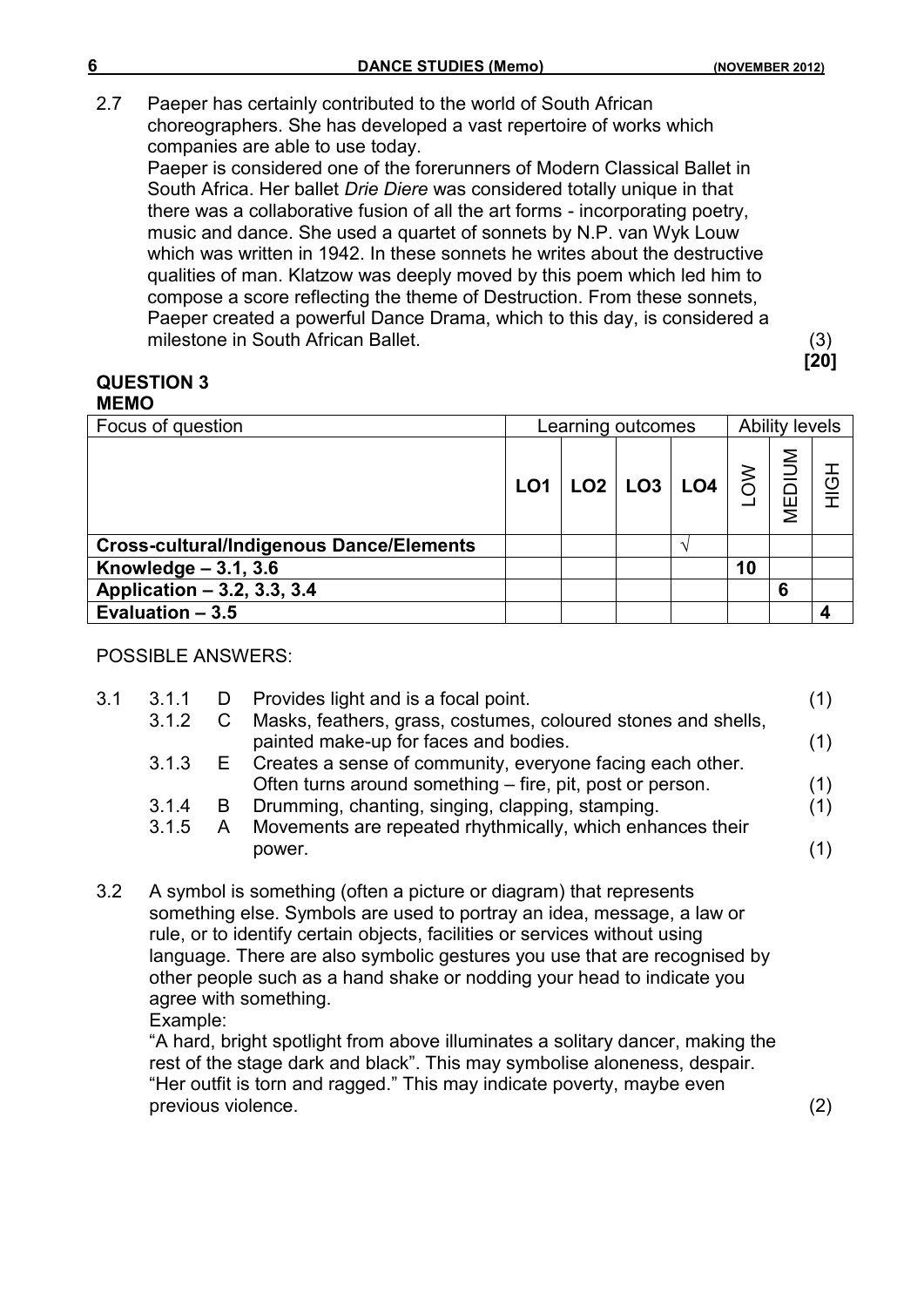- 3.3 **A ritual** can be defined as a set of actions, performed for their symbolic Value prescribed by the traditions of a community or a religion. It is something that is repeatable, takes place on specific occasions and sometimes in certain places.
	- Example: An example of a simple everyday ritual is shaking-hands or saying hello. A personal daily ritual could be brushing your teeth. (2)
- 3.4 **Transformative ritual** then would refer to rituals that revolve around change of some sort.
	- Example: Many cultures have initiation rituals and ceremonies revolving around the change from childhood to adulthood. Another example found in most cultures/societies is the passage from being a single person to a married one. (2)
- 3.5 The dance may be low and heavily grounded.
	- The knees are relaxed and back slightly arched and inclined forward.
	- Accompaniment is usually singing, clapping of hands and drumming.
	- The traditional African dances are usually done at ceremonies.
	- Dances are rhythmical.
	- High usage of complex rhythms known as polyrhythms.
	- The dances differ for different age groups, female and male.
	- They also have different costumes for different types of dances. (4)
- 3.6 Walking and striding (e.g. Mohobelo of the southern Basotho)
	- Shuffling of the feet (e.g. Trans dance of the San and Umxentso of Amaxhosa diviners).
	- Leaping (e.g. Ostrich mating dance of the Kalahari San and Setap by the Batswana).
	- Stamping (e.g. iNgoma of amaZulu). (5)

**[20]**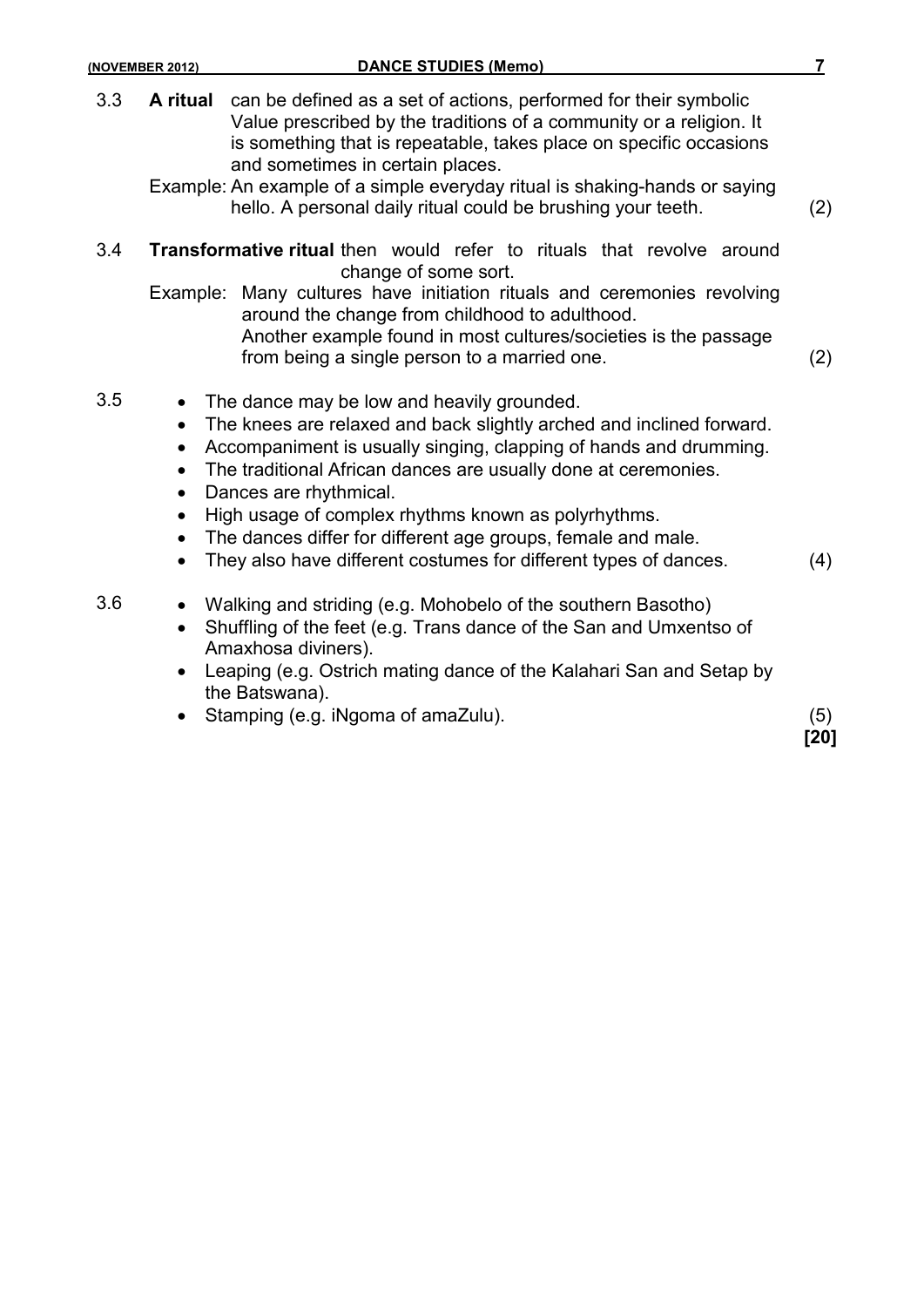#### **QUESTION 4 MEMO**

| Learning outcomes |  |  | <b>Ability levels</b> |  |        |   |
|-------------------|--|--|-----------------------|--|--------|---|
|                   |  |  |                       |  | MEDIUM | ō |
|                   |  |  |                       |  |        |   |
|                   |  |  |                       |  | 5      |   |
|                   |  |  |                       |  |        |   |
|                   |  |  |                       |  |        |   |

#### POSSIBLE ANSWERS:

- 4.1 Classical ballet
	- Ballroom dancing
	- Greek dancing
	- African dance
	- Contemporary dance
	- Irish dancing
	- Spiritual dancing
	- Jazz dance
	- Spanish dancing
	- Latin American dancing (2)

| 4.2 |       | Culture/society/age/beliefs/era<br>Geographical location/context<br>Political economy<br>Costume/dress                                                                            | (3)               |
|-----|-------|-----------------------------------------------------------------------------------------------------------------------------------------------------------------------------------|-------------------|
| 4.3 | 4.3.1 | "Celebrating Dance"                                                                                                                                                               | (1)               |
|     | 4.3.2 | Role – players: various e.g. costume designer, choreographers,<br>marketer, ticket sellers, program designers, dancers/performers.                                                | $\left( 2\right)$ |
|     | 4.3.3 | Sprung wood floor, big enough stage, dressing rooms, lighting and<br>sound board, easy access, parking facilities, front of house facilities,<br>sufficient seating and security. | $\left( 2\right)$ |
|     | 4.3.4 | Budget should include logical items for example: venue rental.                                                                                                                    |                   |

- 4.3.4 Budget should include logical items for example: venue rental, lighting and sound technician, costumes, advertising, refreshments, transport, security, printing costs. (3)
- 4.3.5 Selling adverts in the program, ticket sales, requesting sponsorship from local business, cake sales, raffles. (2)

**[15]**

#### **TOTAL SECTION A: 70**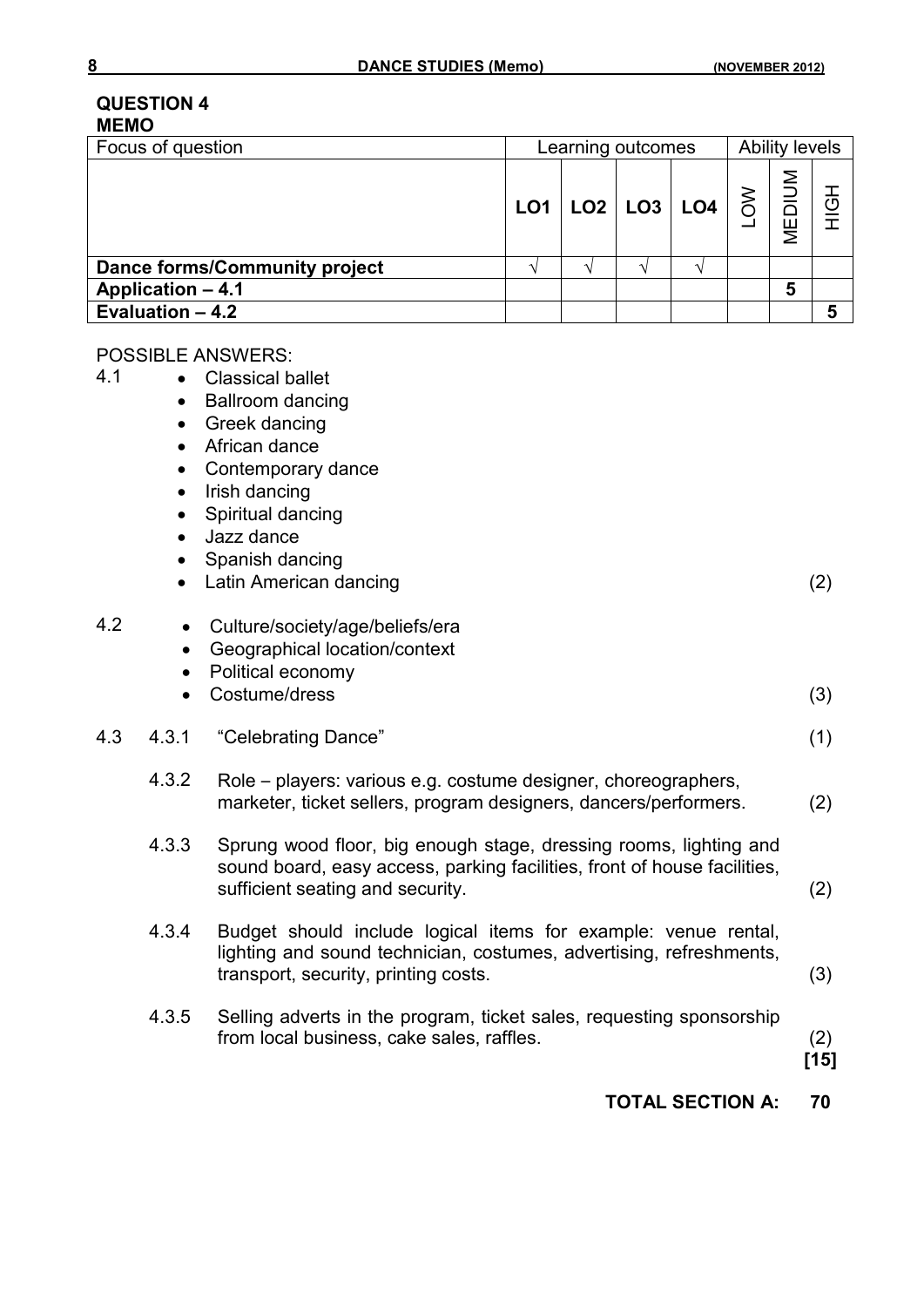#### **SECTION B: MUSIC**

#### **QUESTION 5 MEMO**

| Focus of question                   | Learning outcomes |  |  |                                                                                                                                                                                                                                                                                                                                                                                                                                            | <b>Ability levels</b> |  |     |
|-------------------------------------|-------------------|--|--|--------------------------------------------------------------------------------------------------------------------------------------------------------------------------------------------------------------------------------------------------------------------------------------------------------------------------------------------------------------------------------------------------------------------------------------------|-----------------------|--|-----|
|                                     |                   |  |  | $\begin{array}{ c c c c c } \hline \multicolumn{1}{ c }{\text{LO3}} & \multicolumn{1}{ c }{\text{LO4}} & \multicolumn{1}{ c }{\text{LO4}} & \multicolumn{1}{ c }{\text{LO5}} & \multicolumn{1}{ c }{\text{LO4}} & \multicolumn{1}{ c }{\text{LO4}} & \multicolumn{1}{ c }{\text{LO4}} & \multicolumn{1}{ c }{\text{LO4}} & \multicolumn{1}{ c }{\text{LO4}} & \multicolumn{1}{ c }{\text{LO4}} & \multicolumn{1}{ c }{\text{LO4}} & \mult$ |                       |  | HOI |
| <b>Music instruments/Categories</b> |                   |  |  |                                                                                                                                                                                                                                                                                                                                                                                                                                            |                       |  |     |
| Application - 5.2                   |                   |  |  |                                                                                                                                                                                                                                                                                                                                                                                                                                            |                       |  |     |
| Analysis - 5.1                      |                   |  |  |                                                                                                                                                                                                                                                                                                                                                                                                                                            |                       |  | 6   |

#### POSSIBLE ANSWERS:

| 5.1 | 5.1.1 | A, E                                             | (2)  |
|-----|-------|--------------------------------------------------|------|
|     | 5.1.2 | D, F, E (piano can be chordiophone or idiophone) | (2)  |
|     | 5.1.3 | В                                                | (1)  |
|     | 5.1.4 | С                                                | (1)  |
| 5.2 | 5.2.1 | Flute, Recorder                                  | (1)  |
|     | 5.2.2 | Trumpet, Trombone                                |      |
|     | 5.2.3 | Drum, Cymbals                                    |      |
|     | 5.2.4 | Violin, Cello                                    |      |
|     |       |                                                  | [10] |

### **QUESTION 6**

**MEMO**

| <b>Focus of Question</b>    | Learning outcomes |  |  |                         | <b>Ability levels</b> |                    |  |  |
|-----------------------------|-------------------|--|--|-------------------------|-----------------------|--------------------|--|--|
|                             |                   |  |  | $LO1$ $LO2$ $LO3$ $LO4$ | $rac{8}{10}$          | <b>MNIQ</b><br>MEI |  |  |
| <b>Music elements/Notes</b> |                   |  |  |                         |                       |                    |  |  |
| Knowledge - 6.2             |                   |  |  |                         | 5                     |                    |  |  |
| Application - 6.1           |                   |  |  |                         |                       | 5                  |  |  |

### POSSIBLE ANSWERS:

| 6.1 | 6.1.1 | Another word for speed                                    | (1)  |
|-----|-------|-----------------------------------------------------------|------|
|     | 6.1.2 | It is the division of music into beats or bars            | (1)  |
|     | 6.1.3 | Vitality infused in music                                 | (1)  |
|     | 6.1.4 | Several rhythms used simultaneously like in African dance | (1)  |
|     | 6.1.5 | A voice instrument                                        | (1)  |
| 6.2 | 6.2.1 | Semi-breve                                                | (1)  |
|     | 6.2.2 | Minim                                                     | (1)  |
|     | 6.2.3 | Crotchet                                                  | (1)  |
|     | 6.2.4 | Quaver                                                    | (1)  |
|     | 6.2.5 | Semi-quaver                                               | (1)  |
|     |       |                                                           | [10] |
|     |       |                                                           |      |

**TOTAL SECTION B: 20**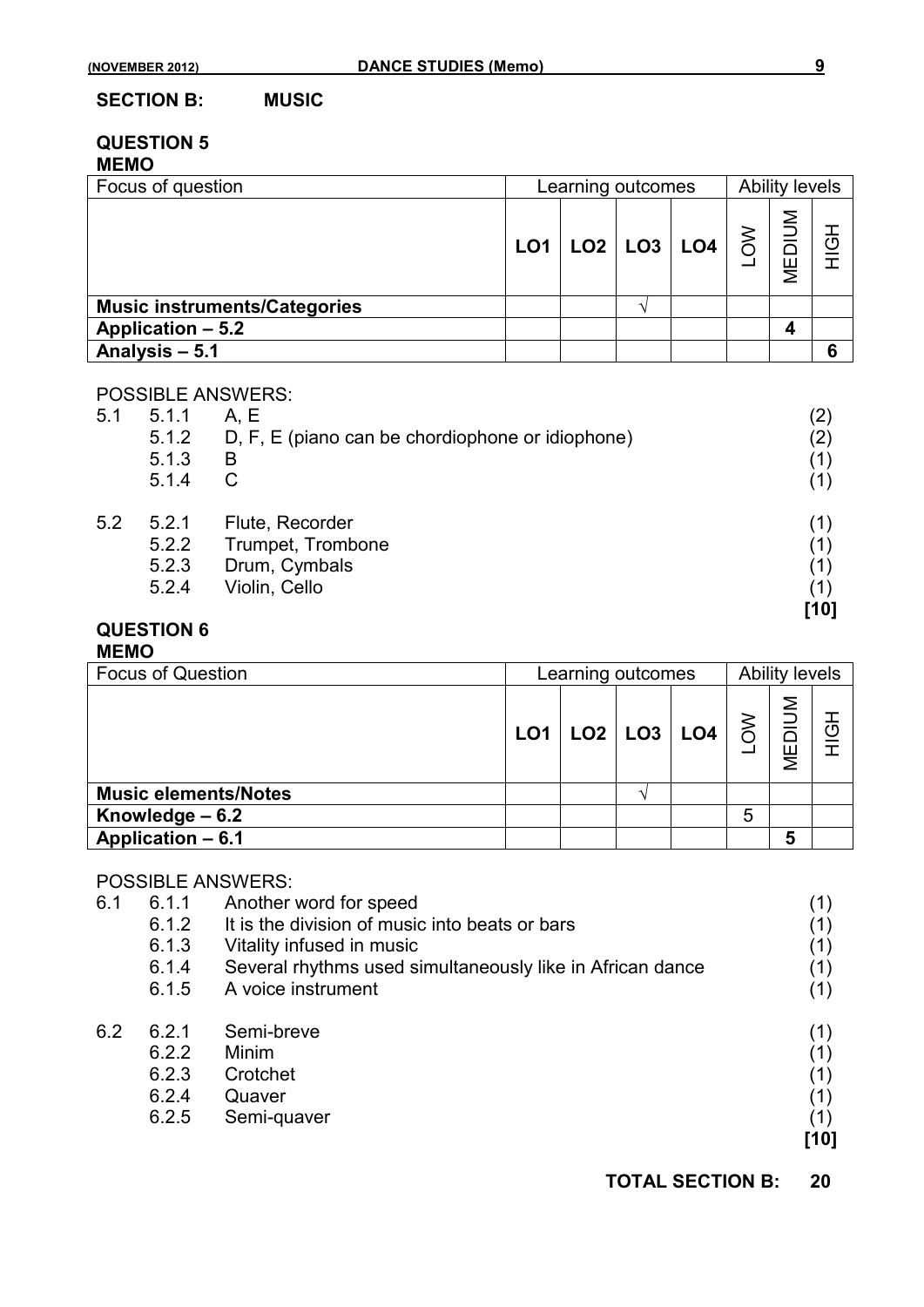### **SECTION C: ANATOMY AND HEALTH CARE**

#### **QUESTION 7 MEMO**

| Focus of question                        | Learning outcomes |  |  |                         | <b>Ability levels</b> |                  |          |
|------------------------------------------|-------------------|--|--|-------------------------|-----------------------|------------------|----------|
|                                          |                   |  |  | $LO1$ $LO2$ $LO3$ $LO4$ |                       | MEDIUM<br>MEDIUM | <u>ල</u> |
| Terminology/joints/joint actions/muscles |                   |  |  |                         |                       |                  |          |
| Knowledge - 7.1                          |                   |  |  |                         | 10                    |                  |          |
| Application - 7.2.1, 2, 4, 5             |                   |  |  |                         |                       | 6                |          |
| Analysis - 7.2.3, 7.2.6                  |                   |  |  |                         |                       |                  |          |

| 7.1 | A     | Sternocleidomastoid       | (1) |
|-----|-------|---------------------------|-----|
|     | B     | <b>Deltoid</b>            | (1) |
|     | C     | <b>Rectus Abdominus</b>   | (1) |
|     | D     | Quadriceps                | (1) |
|     | Ε     | <b>Sartorius</b>          | (1) |
|     | F     | Gastrocnemius             | (1) |
|     | G     | <b>Adductors</b>          | (1) |
|     | H     | <b>Tibialis Anterior</b>  | (1) |
|     |       | <b>External Obliques</b>  | (1) |
|     | J     | Pectoralis Major          | (1) |
| 7.2 | 7.2.1 | Hinge joint               | (1) |
|     | 7.2.2 | Knee/Elbow                | (2) |
|     | 7.2.3 | Flexion/Extension         | (2) |
|     | 7.2.4 | Ball and socket joint     | (1) |
|     | 7.2.5 | Shoulder/Hip              | (2) |
|     | 7.2.6 | Any two of the following: |     |
|     |       | Flexion<br>$\bullet$      |     |
|     |       |                           |     |

- Extension
- Rotation
- Adduction
- Abduction (2)

# **[20]**

## **QUESTION 8**

#### **MEMO**

| <b>Focus of Question</b>                    |                 | Learning outcomes |                 |  |             | <b>Ability levels</b> |      |  |
|---------------------------------------------|-----------------|-------------------|-----------------|--|-------------|-----------------------|------|--|
|                                             | LO <sub>1</sub> |                   | LO2   LO3   LO4 |  | $rac{1}{2}$ | MEDIUM                | HIGH |  |
| <b>Nutrition/Stereotyping/Peer pressure</b> |                 |                   |                 |  |             |                       |      |  |
| Knowledge - 8.1                             |                 |                   |                 |  | 5           |                       |      |  |
| Application - 8.2, 8.3                      |                 |                   |                 |  |             |                       |      |  |
| Analysis - 8.4                              |                 |                   |                 |  |             |                       | 3    |  |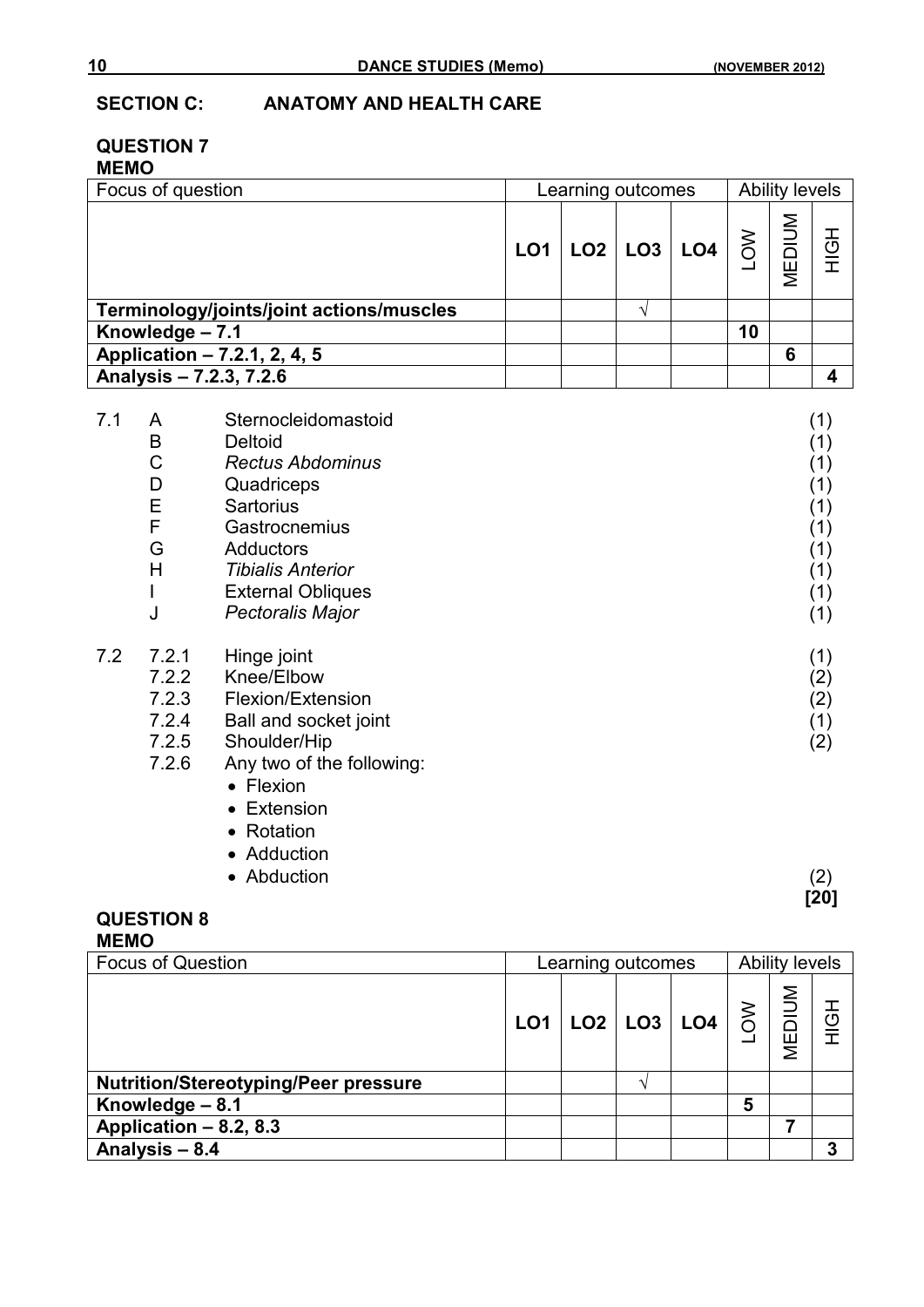| <b>DANCE STUDIES (Memo)</b><br>(NOVEMBER 2012)                                                                                                                                                                                                                                                                                                                                                                                                                                                                                                                                                                                                                                                                                                                                                 | 11            |
|------------------------------------------------------------------------------------------------------------------------------------------------------------------------------------------------------------------------------------------------------------------------------------------------------------------------------------------------------------------------------------------------------------------------------------------------------------------------------------------------------------------------------------------------------------------------------------------------------------------------------------------------------------------------------------------------------------------------------------------------------------------------------------------------|---------------|
| <b>POSSIBLE ANSWERS:</b><br>Carbohydrates, fats, protein, milk products, fruit and vegetables<br>8.1                                                                                                                                                                                                                                                                                                                                                                                                                                                                                                                                                                                                                                                                                           | (5)           |
| 8.2<br>Example of one substance abuse:<br>Smoking:<br>Speeds up the metabolism which is why you put on weight when you<br>stop smoking.<br>Is used as a way to keep the hands and mouth busy (oral fixation).<br>$\bullet$<br>Affects taste buds; dulling the sense of taste.<br>Worsens asthma.<br>$\bullet$<br>Can cause cancer of the mouth, throat and lungs.<br>$\bullet$<br>Causes bad breath, shortness of breath, yellow teeth and fingers, and<br>$\bullet$<br>wrinkles around the mouth.<br>Addictive.<br>$\bullet$                                                                                                                                                                                                                                                                  |               |
| Bad for the environment and passive smoking is bad for others.<br>$\bullet$<br>8.3<br>Peer pressure is the need to 'belong', meaning you may accept the<br>unspoken 'rules' of the group you are in even if they go against the values<br>and 'rules' determined by your family. These rules may relate to your<br>behaviour, the way you dress or which music you listen to.                                                                                                                                                                                                                                                                                                                                                                                                                  | (5)<br>(2)    |
| 8.4<br>. Teasing and bullying this can happen if you are seen as different in<br>some way<br>• Drugs you may feel pressured to take drugs because others do – e.g.<br>cigarettes, alcohol and other 'hard' drugs.<br>• Sex you may feel pressure from boyfriends or girlfriends to become<br>sexually active.<br>• Crime petty crime such as shoplifting or vandalism of property can start off<br>as a dare or game but can get out of hand and become a habit.<br>• Pressure to be thin the body goes through many changes during puberty<br>and the way you look as a teenager may not be how<br>you look as an adult.<br>. Pressure to take drugs amongst dancers this is often related to the<br>desire to be thin.<br>• Competitive pressure you may compare yourself to others and this |               |
| lowers your self-esteem.                                                                                                                                                                                                                                                                                                                                                                                                                                                                                                                                                                                                                                                                                                                                                                       | (3)<br>$[15]$ |

**QUESTION 9**

| <b>MEMO</b>                   |                   |   |  |                                                     |                       |        |     |
|-------------------------------|-------------------|---|--|-----------------------------------------------------|-----------------------|--------|-----|
| Focus of question             | Learning outcomes |   |  |                                                     | <b>Ability levels</b> |        |     |
|                               | LO <sub>1</sub>   |   |  | $\lfloor$ LO2 $\rfloor$ LO3 $\lfloor$ LO4 $\rfloor$ | $\frac{15}{6}$        | MEDIUM | HOH |
| Safe use of the body/Sweating |                   | ́ |  |                                                     |                       |        |     |
| Knowledge - 9.1, 9.2          |                   |   |  |                                                     | 5                     |        |     |
| Application - 9.3             |                   |   |  |                                                     |                       | 5      |     |